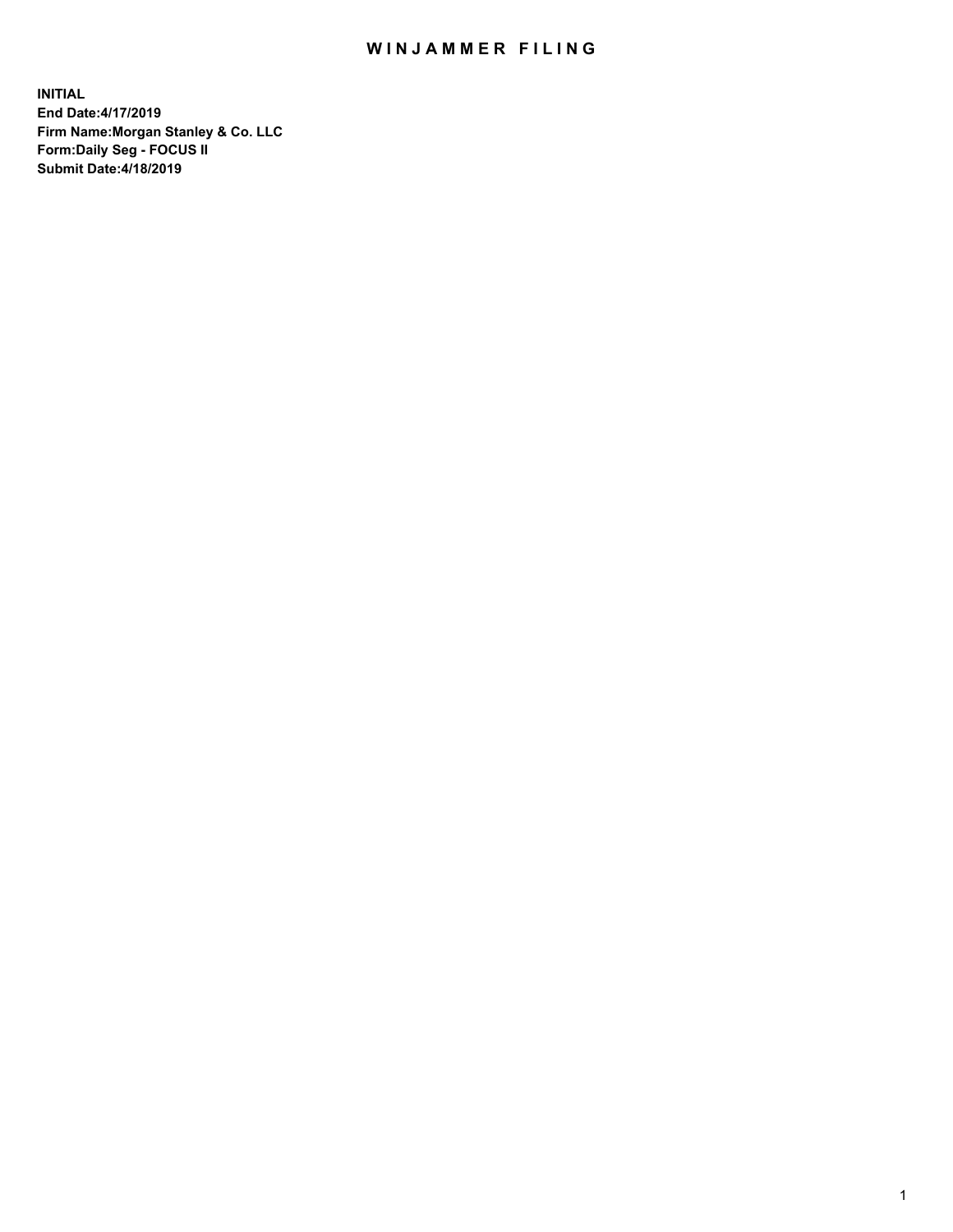**INITIAL End Date:4/17/2019 Firm Name:Morgan Stanley & Co. LLC Form:Daily Seg - FOCUS II Submit Date:4/18/2019 Daily Segregation - Cover Page**

| Name of Company                                                                                                                                                                                                                                                                                                                | Morgan Stanley & Co. LLC                               |
|--------------------------------------------------------------------------------------------------------------------------------------------------------------------------------------------------------------------------------------------------------------------------------------------------------------------------------|--------------------------------------------------------|
| <b>Contact Name</b>                                                                                                                                                                                                                                                                                                            | <b>Ikram Shah</b>                                      |
| <b>Contact Phone Number</b>                                                                                                                                                                                                                                                                                                    | 212-276-0963                                           |
| <b>Contact Email Address</b>                                                                                                                                                                                                                                                                                                   | Ikram.shah@morganstanley.com                           |
| FCM's Customer Segregated Funds Residual Interest Target (choose one):<br>a. Minimum dollar amount: ; or<br>b. Minimum percentage of customer segregated funds required:% ; or<br>c. Dollar amount range between: and; or<br>d. Percentage range of customer segregated funds required between:% and%.                         | 235,000,000<br><u>0</u><br><u>0 0</u><br>0 Q           |
| FCM's Customer Secured Amount Funds Residual Interest Target (choose one):<br>a. Minimum dollar amount: ; or<br>b. Minimum percentage of customer secured funds required:%; or<br>c. Dollar amount range between: and; or<br>d. Percentage range of customer secured funds required between:% and%.                            | 140,000,000<br><u>0</u><br><u>00</u><br>0 <sub>0</sub> |
| FCM's Cleared Swaps Customer Collateral Residual Interest Target (choose one):<br>a. Minimum dollar amount: ; or<br>b. Minimum percentage of cleared swaps customer collateral required:% ; or<br>c. Dollar amount range between: and; or<br>d. Percentage range of cleared swaps customer collateral required between:% and%. | 92,000,000<br><u>0</u><br><u>00</u><br>0 <sub>0</sub>  |

Attach supporting documents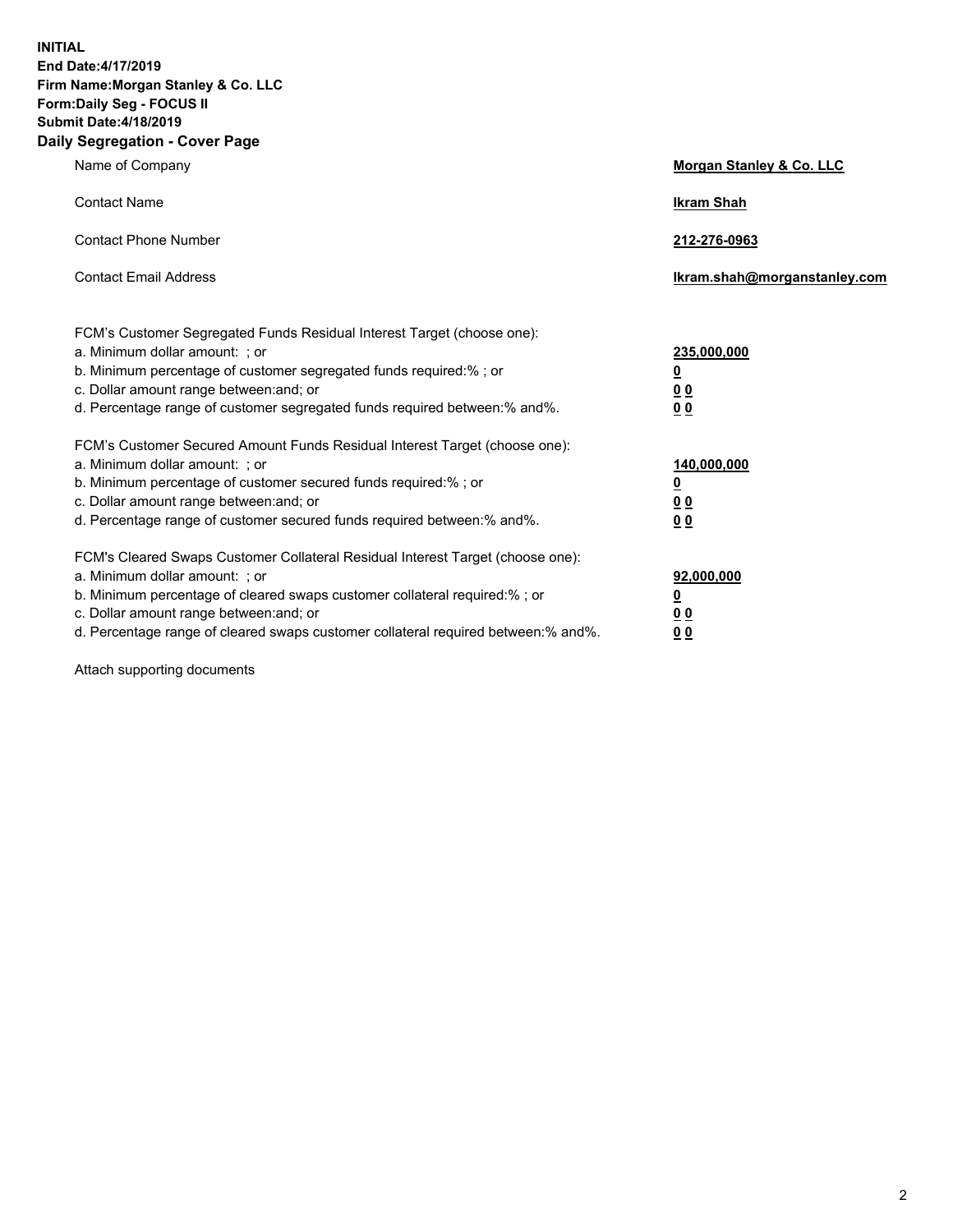## **INITIAL End Date:4/17/2019 Firm Name:Morgan Stanley & Co. LLC Form:Daily Seg - FOCUS II Submit Date:4/18/2019 Daily Segregation - Secured Amounts**

|    | Foreign Futures and Foreign Options Secured Amounts                                                                  |                          |
|----|----------------------------------------------------------------------------------------------------------------------|--------------------------|
|    | Amount required to be set aside pursuant to law, rule or regulation of a foreign                                     | $0$ [7305]               |
|    | government or a rule of a self-regulatory organization authorized thereunder                                         |                          |
| 1. | Net ledger balance - Foreign Futures and Foreign Option Trading - All Customers                                      |                          |
|    | A. Cash                                                                                                              | 2,848,658,401 [73        |
| 2. | B. Securities (at market)                                                                                            | 2,079,001,982 [73        |
| 3. | Net unrealized profit (loss) in open futures contracts traded on a foreign board of trade<br>Exchange traded options | 489,277,615 [7325        |
|    | a. Market value of open option contracts purchased on a foreign board of trade                                       | 16,038,133 [7335]        |
|    | b. Market value of open contracts granted (sold) on a foreign board of trade                                         | -10,467,110 [7337        |
| 4. | Net equity (deficit) (add lines 1.2. and 3.)                                                                         | 5,422,509,021 [73        |
| 5. | Account liquidating to a deficit and account with a debit balances - gross amount                                    | 12,633,942 [7351]        |
|    | Less: amount offset by customer owned securities                                                                     | -12,368,924 [7352        |
| 6. | Amount required to be set aside as the secured amount - Net Liquidating Equity                                       | 5,422,774,039 [73        |
|    | Method (add lines 4 and 5)                                                                                           |                          |
| 7. | Greater of amount required to be set aside pursuant to foreign jurisdiction (above) or line                          | 5,422,774,039 [73        |
|    | 6.                                                                                                                   |                          |
|    | FUNDS DEPOSITED IN SEPARATE REGULATION 30.7 ACCOUNTS                                                                 |                          |
| 1. | Cash in banks                                                                                                        |                          |
|    | A. Banks located in the United States                                                                                | 364,209,347 [7500        |
|    | B. Other banks qualified under Regulation 30.7                                                                       | 686,728,833 [7520        |
| 2. | Securities                                                                                                           | [7530]                   |
|    | A. In safekeeping with banks located in the United States                                                            | 159,542,480 [7540        |
|    | B. In safekeeping with other banks qualified under Regulation 30.7                                                   | <u>0</u> [7560] 159,542, |
| 3. | Equities with registered futures commission merchants                                                                |                          |
|    | A. Cash                                                                                                              | 7,350,581 [7580]         |
|    | <b>B.</b> Securities                                                                                                 | $0$ [7590]               |
|    | C. Unrealized gain (loss) on open futures contracts                                                                  | -329,470 [7600]          |
|    | D. Value of long option contracts                                                                                    | $0$ [7610]               |
|    | E. Value of short option contracts                                                                                   | 0 [7615] 7,021,11        |
| 4. | Amounts held by clearing organizations of foreign boards of trade                                                    |                          |
|    | A. Cash                                                                                                              | $0$ [7640]               |
|    | <b>B.</b> Securities                                                                                                 | $0$ [7650]               |
|    | C. Amount due to (from) clearing organization - daily variation                                                      | $0$ [7660]               |
|    | D. Value of long option contracts                                                                                    | $0$ [7670]               |
| 5. | E. Value of short option contracts<br>Amounts held by members of foreign boards of trade                             | 0 [7675] 0 [7680]        |
|    | A. Cash                                                                                                              | 1,988,306,186 [77        |
|    | <b>B.</b> Securities                                                                                                 | 1,919,459,501 [77        |
|    | C. Unrealized gain (loss) on open futures contracts                                                                  | 489,607,086 [7720        |
|    | D. Value of long option contracts                                                                                    | 16,038,133 [7730]        |
|    | E. Value of short option contracts                                                                                   | -10,467,110 [7735        |
|    |                                                                                                                      | [7740]                   |
| 6. | Amounts with other depositories designated by a foreign board of trade                                               | $0$ [7760]               |
| 7. | Segregated funds on hand                                                                                             | $0$ [7765]               |
| 8. | Total funds in separate section 30.7 accounts                                                                        | 5,620,445,567 [77        |
| 9. | Excess (deficiency) Set Aside for Secured Amount (subtract line 7 Secured Statement                                  | 197,671,528 [7380        |
|    | Page 1 from Line 8)                                                                                                  |                          |
|    |                                                                                                                      |                          |

- 10. Management Target Amount for Excess funds in separate section 30.7 accounts **140,000,000** [7780]
- 11. Excess (deficiency) funds in separate 30.7 accounts over (under) Management Target **57,671,528** [7785]

 A. Cash **2,848,658,401** [7315]  $9.982$  [7317] 2. Net 15 [7325] <mark>7,110</mark> [7337]

509,021 [7345] Less: amount offset by customer owned securities **-12,368,924** [7352] **265,018** [7354] **5,422,774,039** [7355]

## **5,422,774,039** [7360]

**9.347** [7500] B. Other banks qualified under Regulation 30.7 **686,728,833** [7520] **1,050,938,180**

**2,480** [7540] B. 159,542,480 [7570]

E. Value of short option contracts **0** [7615] **7,021,111** [7620]

 A. Cash **1,988,306,186** [7700] B. Securities **1,919,459,501** [7710] C. 27. D. 286 E. Value of short option contracts **-10,467,110** [7735] **4,402,943,796 445,567** [7770] **197,671,528** [7380]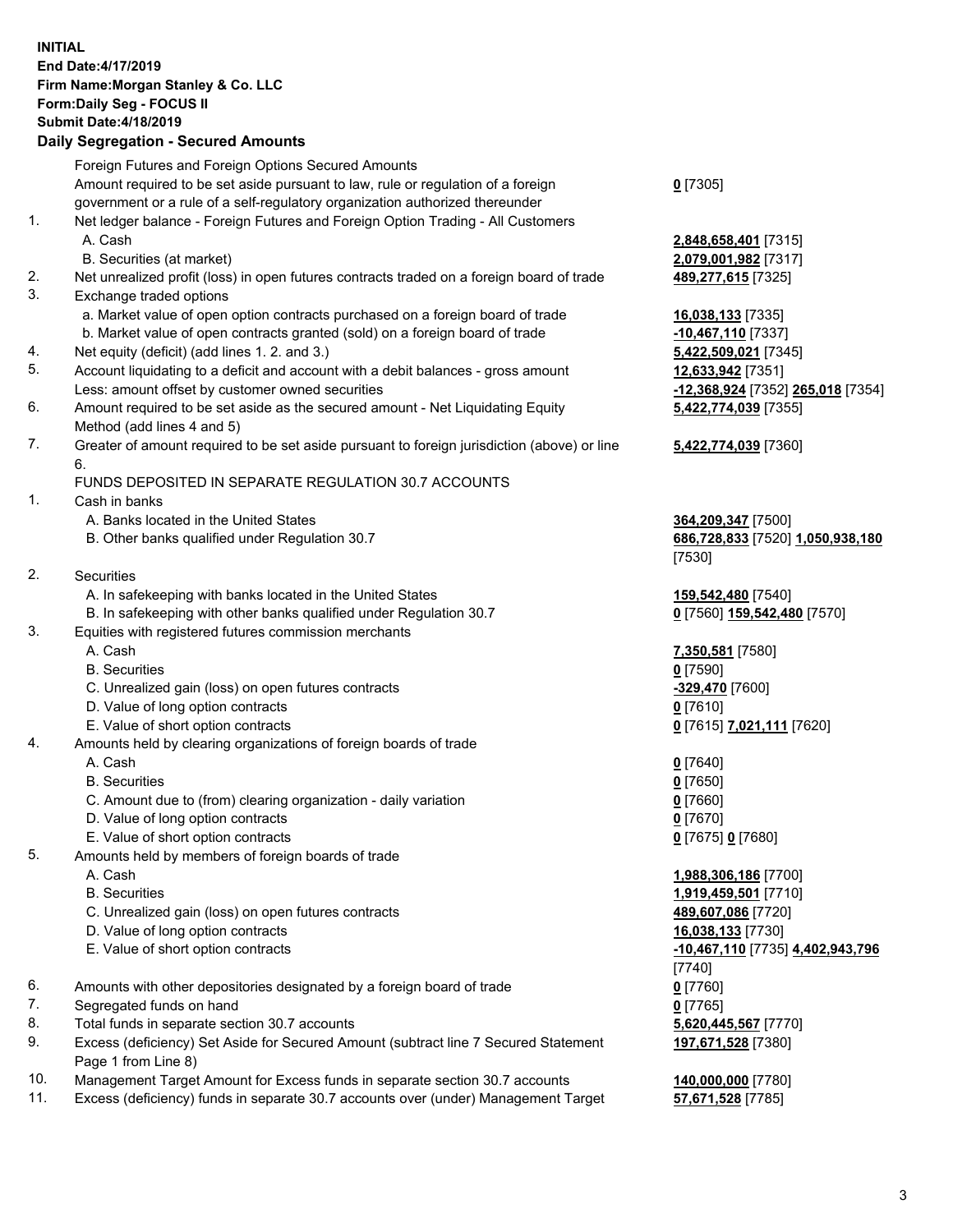**INITIAL End Date:4/17/2019 Firm Name:Morgan Stanley & Co. LLC Form:Daily Seg - FOCUS II Submit Date:4/18/2019 Daily Segregation - Segregation Statement** SEGREGATION REQUIREMENTS(Section 4d(2) of the CEAct) 1. Net ledger balance A. Cash **8,242,504,899** [7010] B. Securities (at market) **6,265,721,393** [7020] 2. Net unrealized profit (loss) in open futures contracts traded on a contract market **1,883,591,438** [7030] 3. Exchange traded options A. Add market value of open option contracts purchased on a contract market **246,410,650** [7032] B. Deduct market value of open option contracts granted (sold) on a contract market **-248,551,544** [7033] 4. Net equity (deficit) (add lines 1, 2 and 3) **16,389,676,836** [7040] 5. Accounts liquidating to a deficit and accounts with debit balances - gross amount **210,315,107** [7045] Less: amount offset by customer securities **-209,092,579** [7047] **1,222,528** [7050] 6. Amount required to be segregated (add lines 4 and 5) **16,390,899,364** [7060] FUNDS IN SEGREGATED ACCOUNTS 7. Deposited in segregated funds bank accounts A. Cash **4,415,282,922** [7070] B. Securities representing investments of customers' funds (at market) **0** [7080] C. Securities held for particular customers or option customers in lieu of cash (at market) **537,773,655** [7090] 8. Margins on deposit with derivatives clearing organizations of contract markets A. Cash **6,070,626,984** [7100] B. Securities representing investments of customers' funds (at market) **0** [7110] C. Securities held for particular customers or option customers in lieu of cash (at market) **5,727,947,738** [7120] 9. Net settlement from (to) derivatives clearing organizations of contract markets **-81,820,396** [7130] 10. Exchange traded options A. Value of open long option contracts **246,410,650** [7132] B. Value of open short option contracts **-248,551,544** [7133] 11. Net equities with other FCMs A. Net liquidating equity **9,869,731** [7140] B. Securities representing investments of customers' funds (at market) **0** [7160] C. Securities held for particular customers or option customers in lieu of cash (at market) **0** [7170] 12. Segregated funds on hand **0** [7150] 13. Total amount in segregation (add lines 7 through 12) **16,677,539,740** [7180] 14. Excess (deficiency) funds in segregation (subtract line 6 from line 13) **286,640,376** [7190]

- 15. Management Target Amount for Excess funds in segregation **235,000,000** [7194]
- 16. Excess (deficiency) funds in segregation over (under) Management Target Amount Excess

**51,640,376** [7198]